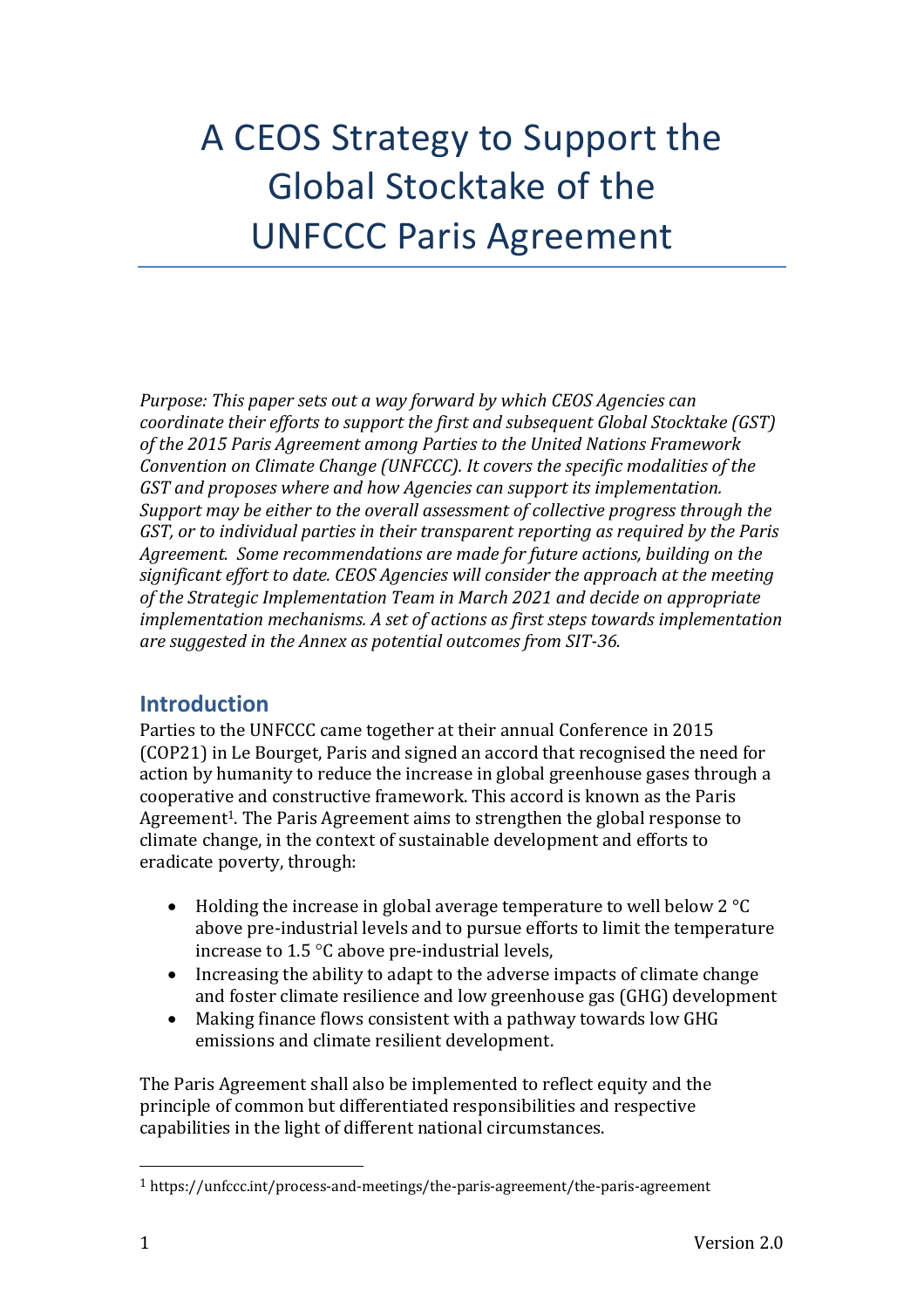The mechanisms of the agreement were quite different from those considered at previous meetings of the Parties. Individual countries would be required to submit their anthropogenic emission reduction goals as part of their Nationally Determined Contributions (NDCs) every five years. Progress in reducing emissions would be measured through a transparency framework and stocktaking process, with a view to achieving the ambitions of the Agreement set out above.

It is worth noting in passing that there is already a very strong implied requirement for systematic observations in the aims as set out above through the explicit link of future temperature rise to current GHG emissions. This is explored further below in the section referring to Intergovernmental Panel on Climate Change (IPCC) and its procedures.

## **The Global Stocktake of the Paris Agreement**

#### **Outline of the mechanism**

Article 14 of the Paris Agreement (PA) sets out the concept of the Global Stocktake (GST) as a means to evaluate global progress towards the goals of the Agreement. The outcome of the GST will inform the preparation of subsequent NDCs, in order to allow for increased ambition and climate action to achieve the purpose of the Paris Agreement and its long-term goals.

It is worth recalling the text of the relevant paragraphs in Article 14 of the PA concerning the obligations placed on Parties by the GST:

- *".....Parties shall take stock of the implementation of the Paris Agreement to* assess collective progress towards achieving the purpose of this Agreement and its long-term goals (referred to as the "global stocktake")..."
- *"....* in a comprehensive manner....considering mitigation, adaptation and *means of implementation and support, and in the light of equity and the best available science"*
- *"...in* 2023 and every five years thereafter...."
- *"....* (and) shall inform Parties in updating and enhancing, in a nationally determined manner, actions and support in accordance with the relevant *provisions of this Agreement......"*

The Paris Agreement itself is an Annex to the Adoption proposal of the COP21 President. The complete text gives considerable detail on the modalities of the implementation of the GST. It also calls upon various Parties, the Secretariat of UNFCCC, its Subsidiary Bodies and some outside bodies, such as IPCC, to undertake specific tasks in its implementation. The Agreement sets up an Ad Hoc Working Group on the Paris Agreement to oversee and guide its implementation and that of the GST.

Foremost among the actions placed on Parties is the establishment of NDCs. Parties are obliged under the Agreement to submit through NDCs their goals to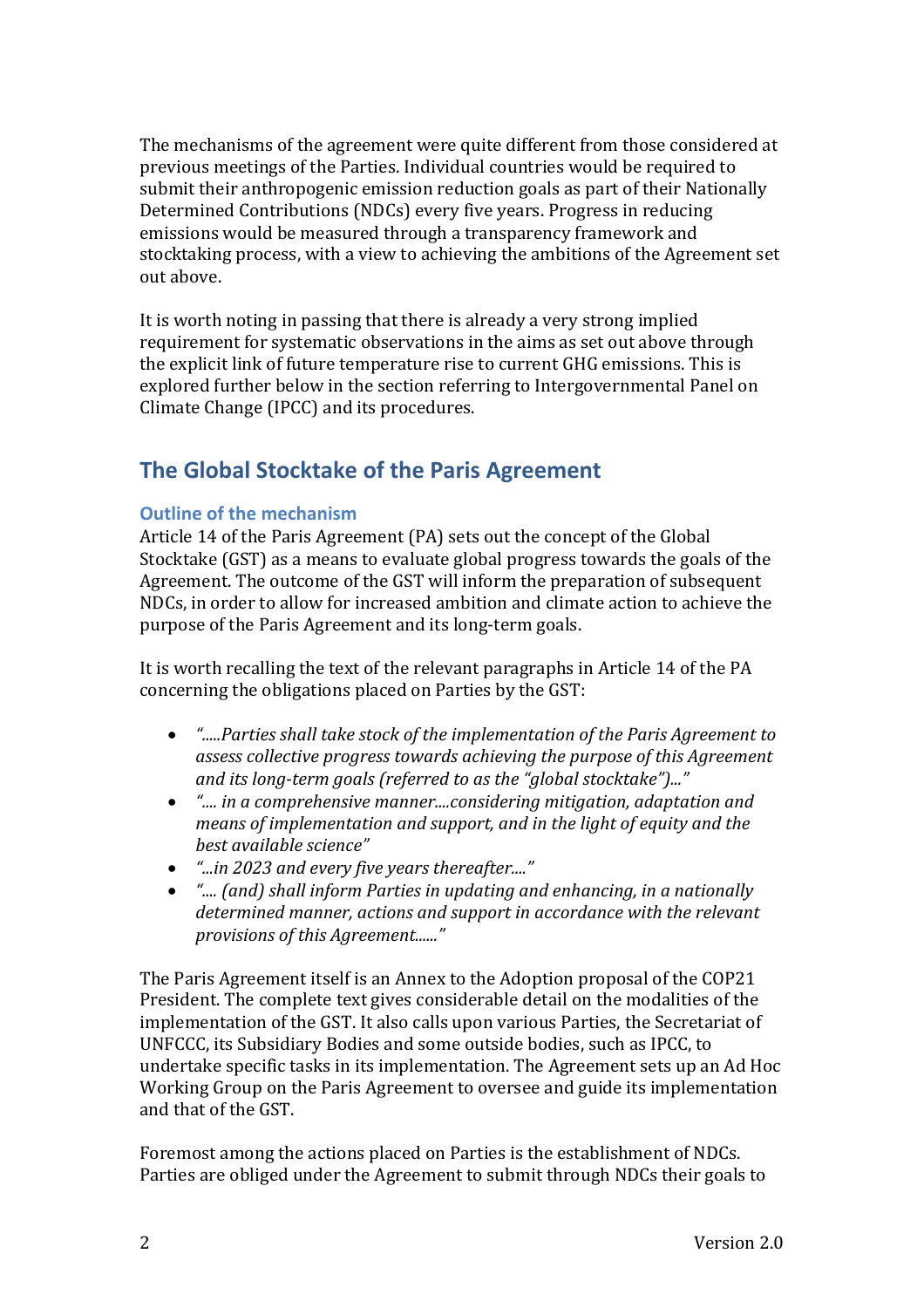reduce national anthropogenic emissions by 2020 in the first instance and every five years thereafter, regardless of the respective implementation time frames. Each NDC will be required to represent a progressive reduction in anthropogenic emissions compared with the previous one and must reflect the highest ambition of the country. Less well known is that the NDCs also invite the submission of information on adaptation. In the case of developed countries, further information on finance, technology transfer and capacity building is also required. 

Building on the reporting and review processes under the Convention, the Paris Agreement establishes an Enhanced Transparency Framework (ETF) for reporting and review to ensure the transparency of mitigation and adaptation actions and the transparency of support. The Framework is to be implemented in a facilitative, non-intrusive, non-punitive manner, respectful of national sovereignty, and shall avoid placing undue burden on Parties. The overall process is well described in a UNFCCC Reference Manual<sup>2</sup>

Progress of individual countries against their NDCs is reported through the ETF (Article 13 of the PA), mainly through submission of Biennial Transparency Reports (BTRs) the first of which are due by end 2024. All Parties, with some exception for the most vulnerable countries in Small Island Developing States and Least Developed Countries, must submit GHG inventories essentially via the BTRs. Industrialized countries still report on GHG inventories every year. Global, collective, progress against the PA ambitions is in turn monitored through the GST and in due course there should be reconciliation between the national reporting and the GST.

These actions together determine whether the world achieves the long-term goals of the PA, to reach global peaking of GHG emissions as soon as possible and to undertake rapid reductions in accordance with the best available science, so as to achieve GHG neutrality by the second half of the  $21<sup>st</sup>$  century.

The GST will be conducted in three phases, as very well described in the WRI Paris Rulebook:<sup>3</sup>

1. *Information collection and preparation (2021/2022 – 2023)* In this phase the sources of input necessary to conduct the GST will be considered, such as NDCs, scientific studies, country reports (including BTRs) and tailored national submissions, and other information. This will include contributions from the systematic observation community, as discussed at the ad hoc coordination group on Systematic Observations and the GST convened by the UNFCCC Sec. The UNFCCC will prepare multiple synthesis reports to inform the technical assessment.

2. *Technical assessment (2022 – 2023)* In this phase, a technical dialogue will be organized to assess collective progress toward the PA's purpose and long-term goals, focused around three themes:

<sup>2</sup> https://unfccc.int/sites/default/files/resource/ETFReferenceManual.pdf

<sup>&</sup>lt;sup>3</sup> World Resource Institute, Navigating the Paris Rulebook https://www.wri.org/parisrulebook/global-stocktake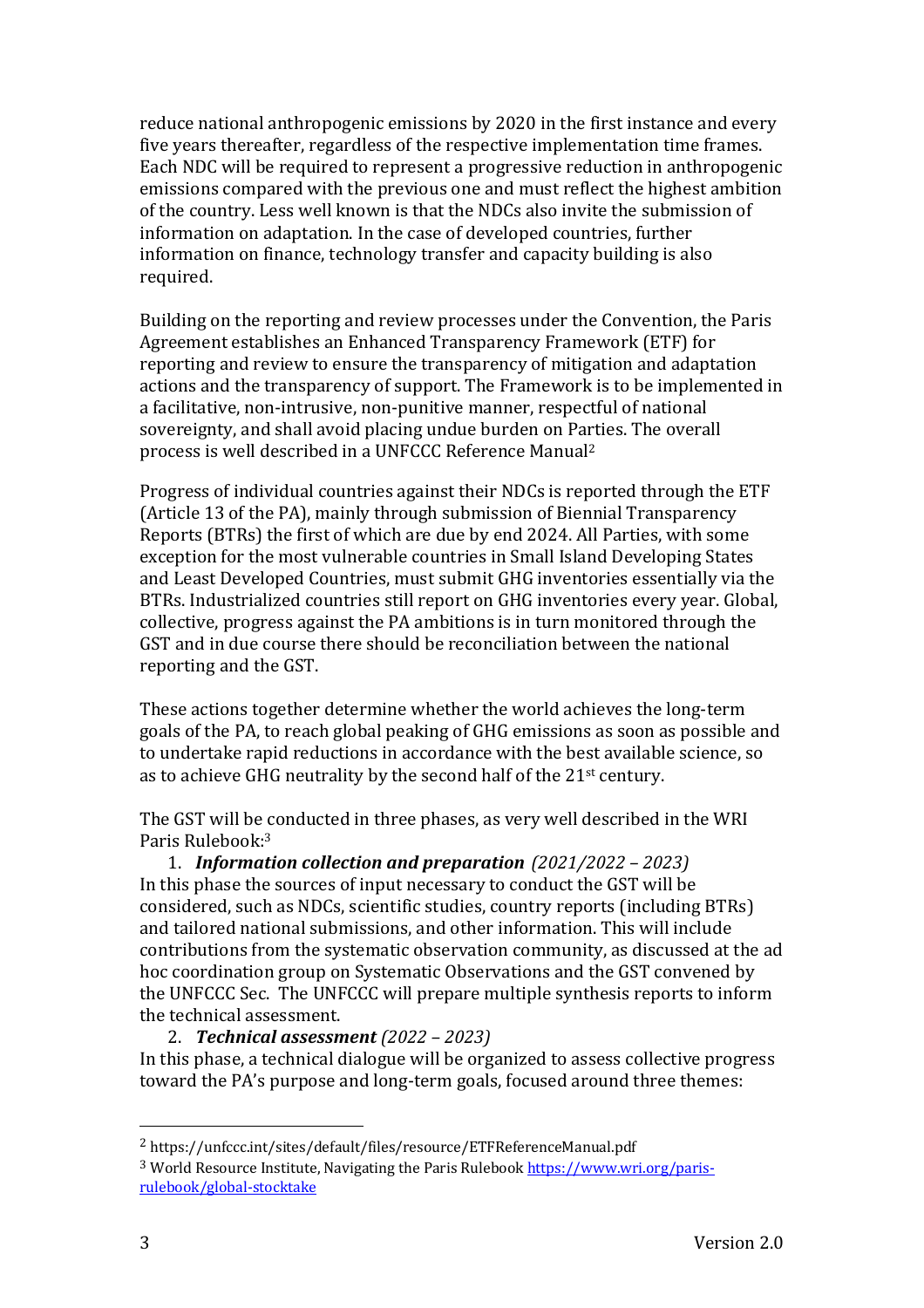mitigation, adaptation and means of implementation and support. Other crosscutting themes such as response measures and loss and damage may be taken into account through the three thematic areas..

#### 3. *Consideration of outputs (2023)*

This phase will take place at the COP in the year of the stocktake itself (i.e., 2023 and every five years thereafter). During this phase, the findings of the technical assessment will be discussed and presented at high-level events. This phase will summarize key political messages, good practices, and identify opportunities for enhancing action and support, as well as challenges.

With regard to space agencies, and the role of CEOS, the substantive elements of the GST of particular interest are hence:

- Mitigation, i.e. reporting, measurement and tracking the progressive decrease in national GHG emissions
- Adaptation to ongoing climate change and its consequences and impacts
- Finance of mechanisms to support the PA
- (Equity among Parties for implementation), this last being implicit in the process

Of these four topics, mitigation of emissions has been the most high profile, the most complex and difficult to manage and the most actively examined by the scientific and modeling community to date. CEOS has already been very active in response to the specific need to support improved reconciliation of national emissions inventories with satellite observations of GHG concentrations.

Adaptation is nominally set on a par with mitigation in the PA, but adaptation procedures and methods are less proscriptive in the PA4. However, much relevant work has already been undertaken in CEOS through, for example, the WG Disasters. Adaption is of great importance to many Parties, notably those in developing countries most affected by climate change. There is a very strong potential role for CEOS agencies to help in this aspect and in the related aspects of "Loss and damage", both as CEOS agencies and in conjunction with ongoing work of CEOS Associates, notably WMO and GEO.

A watching brief on finance and equity should be maintained, including technology and capacity building, and some comments relevant to these aspects are included below.

#### **Mitigation**

#### **GHG Emissions**

When popular media address climate change it is often the issue of greenhouse gas emissions, their reduction and the industrial, financial and societal consequences that feature largely in their reports. GHG reduction and its monitoring and management has also been the focus of much scientific work in modelling and in measurement of the key parameters of emissions reduction, not

<sup>4</sup> https://ecbi.org/sites/default/files/PGAdaptation.pdf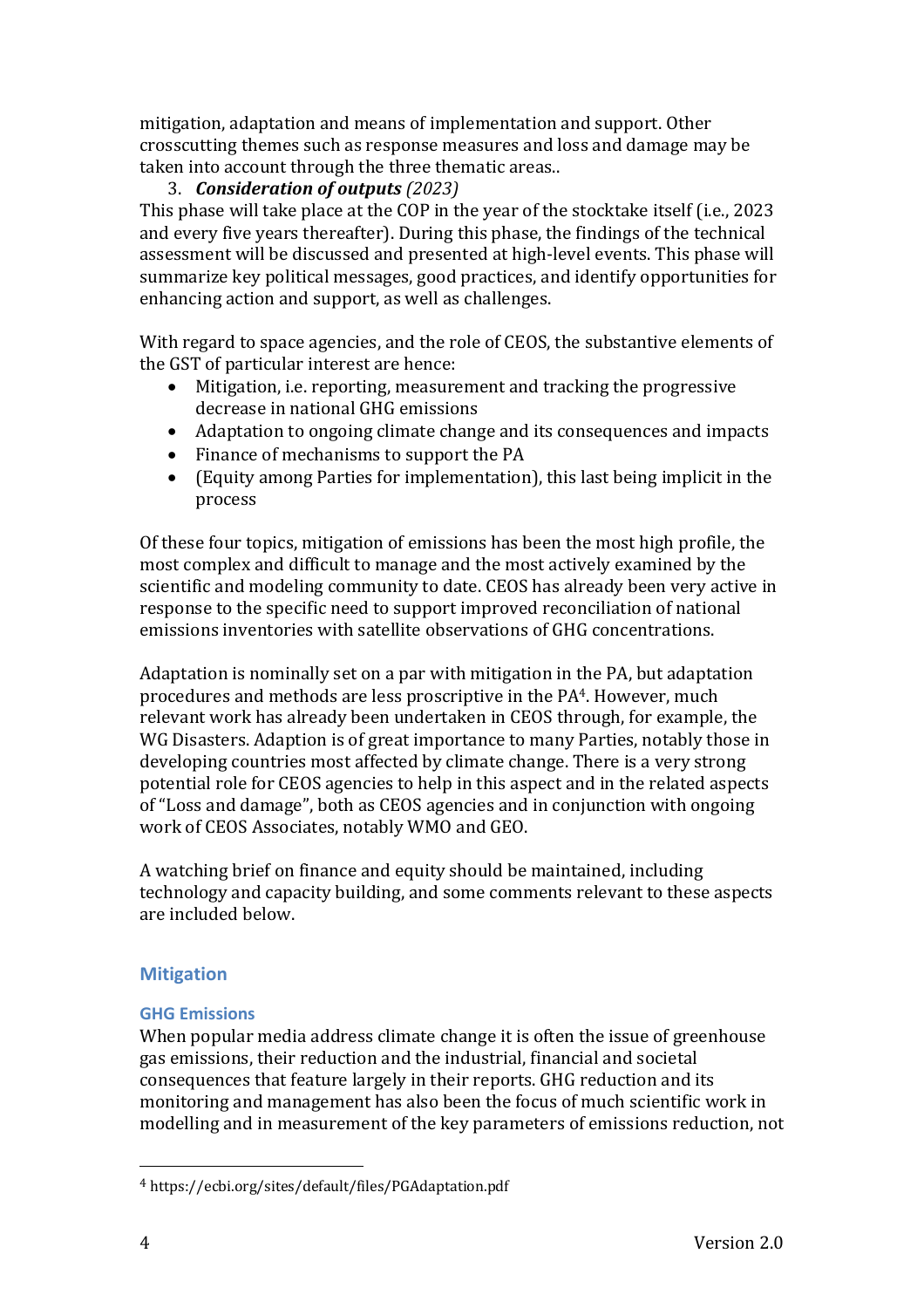least already within CEOS. Progressive emissions reduction is at the heart of the PA and the GST mechanisms.

CEOS has, through the AC-VC White Paper<sup>5</sup> and through the implementation roadmap<sup>6</sup> of the WG Climate GHG Task Team, already undertaken significant efforts to understand how best to respond to this aspect of the GST. CEOS Agencies have also contributed to initiatives in many countries, notably the USA, Japan, China and Europe, to develop GHG Monitoring and Verification Systems for reconciliation of "top-down" satellite measurements of GHG concentrations and integrated "bottom-up" national inventories of emissions from fossil fuels and land use change. Regional systems are also being considered, for example through the RECCAP7 project. The MVS also must take into account the contributions of biogenic emissions and emissions resulting from naturally occurring, accidental events, for example wildfires. The inversion of satellite observations to deduce emissions is a very complex problem involving multiple processes with high temporal and spatial frequencies.

The satellite constellation necessary for the remote GHG observations is comprehensively described in the AC-VC White Paper and the requirements for these observations are carefully discussed. In order to be able to complete a full MVS, many other elements need to be in place, including fossil fuel emissions (FFE) inventories, estimates of emissions arising from land use and land use change, comprehensive models of natural GHG emissions and removals by land and ocean sinks, transport models and inversion and assimilation procedures. While the Paris Agreement deals only with anthropogenic emissions, the satellite signal is clearly confounded also by natural GHG emissions which may be much larger in magnitude, and which must be included in the overall modeling and inversion process. Several systems are currently being developed, including the EU Copernicus MVS in Europe, the Carbon Monitoring System of NASA in the US and similar integrated systems in Japan and China. Other species and parameters such as  $CO$ ,  $NO<sub>2</sub>$  can be valuable tracers of GHG emissions as co-emitted species and satellite observations of some of these can be invaluable, for example the  $NO<sub>2</sub>$  observations of TROPOMI<sup>8</sup>.

The satellite observations of atmospheric composition have already been addressed by the above White Paper and Roadmap, linking atmospheric GHG measurements and ground based measurements through the WMO Integrated Greenhouse Gas Information System  $(IG<sup>3</sup>IS)$  to support GHG inventory builders for the 2023 GST timeframe. Improved atmospheric measurements from a full space-based constellation architecture will support a fuller description of atmospheric concentrations to support the 2028 GST.

<sup>5</sup>https://ceos.org/document\_management/Virtual\_Constellations/ACC/Documents/CEOS\_AC-VC\_GHG\_White\_Paper\_Publication\_Draft2\_20181111.pdf

<sup>6</sup>https://ceos.org/document\_management/Meetings/Plenary/34/Documents/CEOS\_CGMS\_GHG \_Constellation\_Roadmap\_%20V2.4bis.pdf

<sup>7</sup> https://www.globalcarbonproject.org/Reccap/index.htm

<sup>8</sup> www.tropomi.eu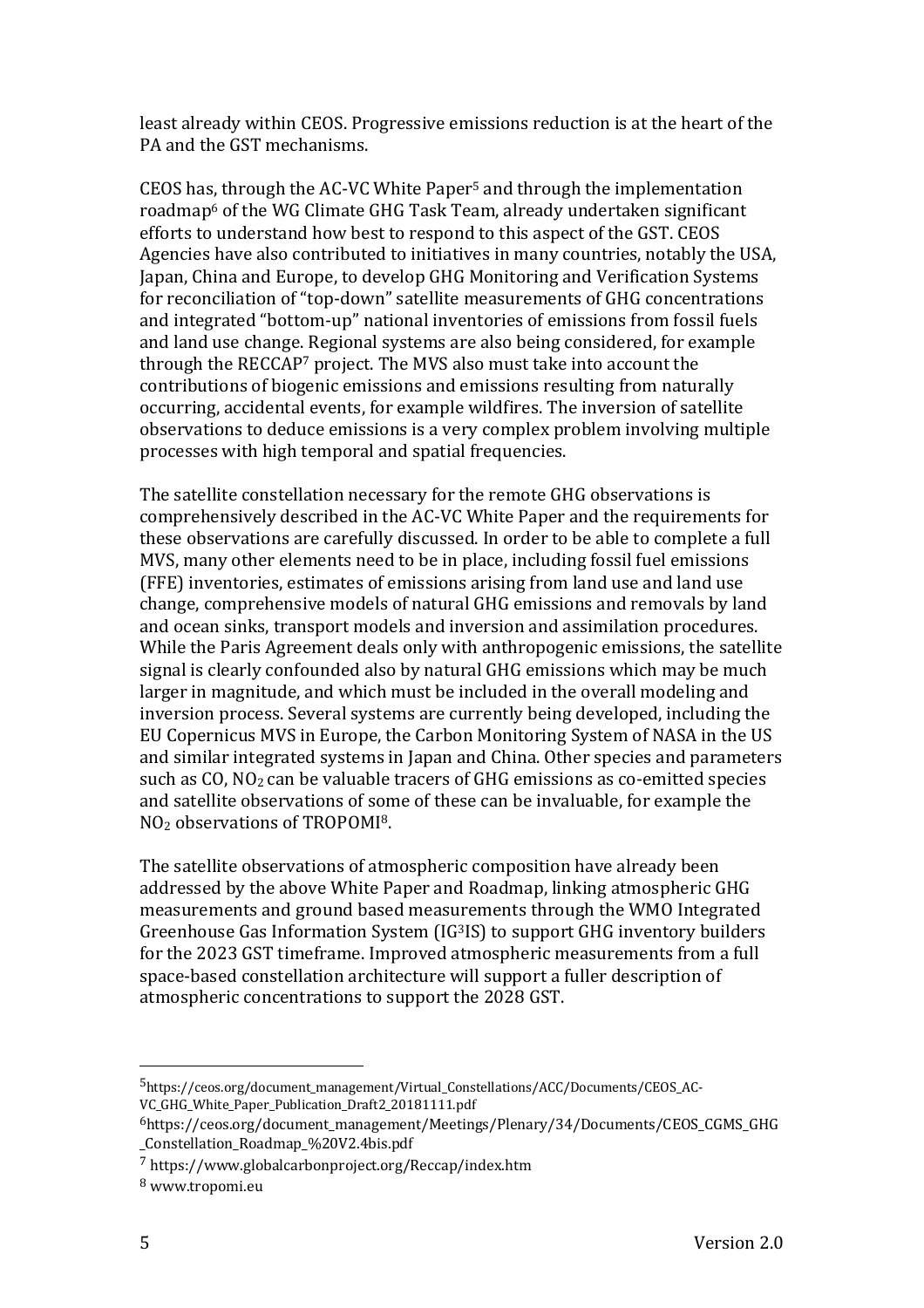We need still to ensure that we have a full catalogue of related observations necessary in order to relate the atmospheric concentrations to emissions, by model inversion. It is these terrestrial (and ocean) observations that are addressed in the first two recommendations. These should also augment the catalogue of requirements for satellite observations tabulated in the Annex C to the GHG TF Roadmap.

In some cases the models for the natural emissions are relatively simple, for example VPRM<sup>9</sup>, and require only two satellite based indices (EVI and LSWI) derived from MODIS data, coupled with meteorological data, for their operation. Other models - usually termed Dynamic Global Vegetation Models, or DGVMs are more complex and seek to describe the behaviour of the terrestrial ecosystems in more detail, driven by parameters such as NPP, LAI, biomass, land cover, temperature and others, provided globally by satellites. We should note also that the atmospheric forcing reanalyzes such as ERA are also important drivers of DGVMs and are already dependent on many satellite observations, but these and other modeling requirements are not specifically considered here. The DGVMs are summarized in the TRENDY inter-comparison protocol<sup>10</sup> which covers some 17 different DGVMs and is used in the Global Carbon Project<sup>11</sup> for its gold-standard annual estimates of global emissions.

Oceans also form an important part of the global carbon cycle and there are equivalents of the DGVMS in the ocean – Global Ocean Biogeochemistry Models, or GOBMs. Again, many such models exist (some nine are quoted in GCP 2020). These are driven by a combination of *in situ* surface and buoy observations and satellite data of the ocean surface. These need to be included in any comprehensive study of global carbon. Many relevant actions are currently being prepared through the UN Decade of Ocean Science for Sustainable Development<sup>12</sup> and these could form valuable inputs to the CEOS analysis.

It is therefore important that when considering support to carbon MVS systems a full account is taken by CEOS of all the data requirements coming from the different MVS and the many models that characterize biogenic emissions and removals that underpin them. Such an analysis should be undertaken in conjunction with the relevant modeling community. GCOS is now looking to define better not only state variables but also requirements for flux observations relevant for understanding the carbon, energy and water cycles. GCOS would therefore be a valuable partner in this discussion. Much work has already been done in this area, including by the current GHG Task Team, and it is to be hoped that such an exercise will comprise mainly the collection and coordination of requirements already established elsewhere. It would however be of great value to CEOS to have a comprehensive, documented and consistent set of data

<sup>&</sup>lt;sup>9</sup> Mahadevan, P., Wofsy, S. C., Matross, D. M., Xiao, X., Dunn, A. L., Lin, J. C., Gerbig, C., Munger, J. W., Chow, V.Y., and Gottlieb, E.W. (2008), A satellite - based biosphere parameterization for net ecosystem CO2 exchange: Vegetation Photosynthesis and Respiration Model (VPRM), Global Biogeochem. Cycles, 22, GB2005, doi:10.1029/2006GB002735.

<sup>10</sup> http://dgvm.ceh.ac.uk/files/Trendy\_protocol%20\_Nov2011\_0.pdf

<sup>11</sup> https://www.globalcarbonproject.org/

<sup>12</sup> https://www.oceandecade.org/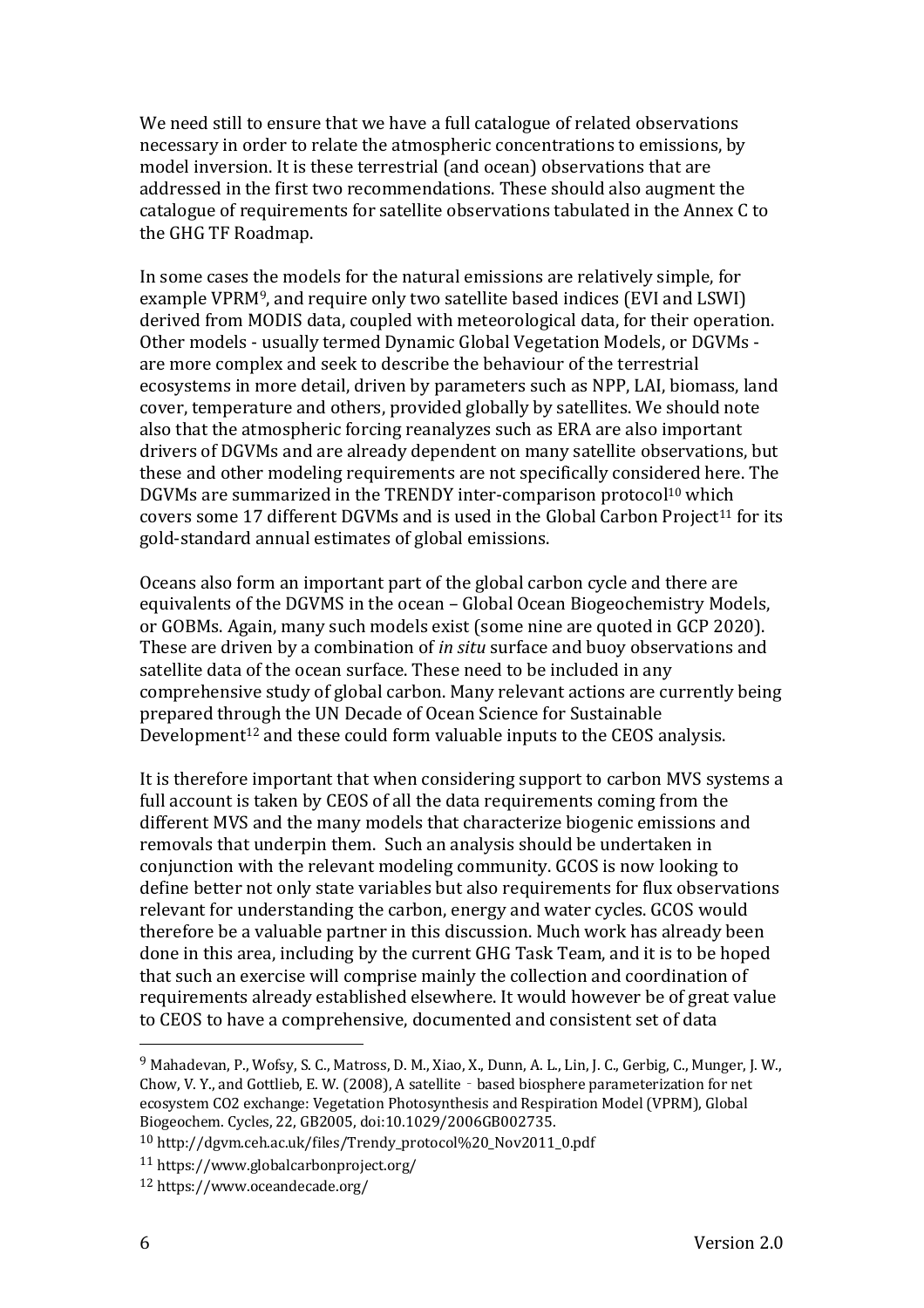requirements for supporting MVSs. This is analogous to use of ECVs to focus the coherent response of CEOS to the needs of the climate modeling community.

We should also note that the establishment of a reliable and robust MVS for GHG emissions, allowing a full inversion of emissions, would also be of great value in improving the understanding of the contributions of major biogenic sources and sinks for the improvement of integrated Earth system models.

Information from a fully implemented MVS would be invaluable in the GST in comparing collective consistency and progress between the sum of emissions reported through national transparency reports (BTRs) and the global level and distribution of emissions derived from the MVS. It may, if shown to be sufficiently accurate and reliable, also be useful in aiding some countries in the improvement of their national inventories and reporting through their BTR.

The AC-VC White Paper and the WGClimate GHG TT Roadmap has made important progress on the refinement of user requirements and definition of data products needed for inversion of atmospheric observations to emissions. A fuller analysis taking into greater account the need for terrestrial and ocean data necessary for implementation of a full model inversion through an MVS should be conducted. A wider community effort than GHG TF members alone may be needed to ensure a comprehensive catalogue of atmospheric, land and ocean data products is achieved. Some progress in this was made by the GEO Carbon project which may help. Inputs from the RECCAP and CHE/CoCO2 projects would also be valuable.

*Recommendation 1: WGClimate GHG Task Team should work with the relevant elements of CEOS, including Associates such as ISC, WCRP and GCOS, together with modelers, to ensure that a complete list of all land surface data requirements for supporting mitigation actions through the development of MVS is assembled. This may* require the creation of a short-lived group to consider the requirements for *terrestrial observations (SIF, NPP, land cover, biomass etc.).* 

*Recommendation 2: A second group should be set up, again including contributions from modeling aroups and Associates such as GCOS, GOOS and WCRP, to consider the need for parallel inputs to ocean models deemed necessary by them for the* support of MVS and for a wider validation of carbon flux estimates globally.

*Recommendation 3: The results of these groups' deliberations, and the CEOS response to them, should inform the reporting of CEOS to the UNFCCC/RSO* discussion on observations to support the GST, including through its observers on *the UNFCCC Ad Hoc WG for Observations and GST. It should also report on this at* the Earth Information Day at COP26. CEOS and its Agencies should argue to be a *(the?)* primary source of consistent global land and ocean surface data (land cover *type, biomass, phenology…) in the discussion with UNFCCC/RSO, in addition to providing the integrated measurements of GHG and co-emitted species in the atmosphere.*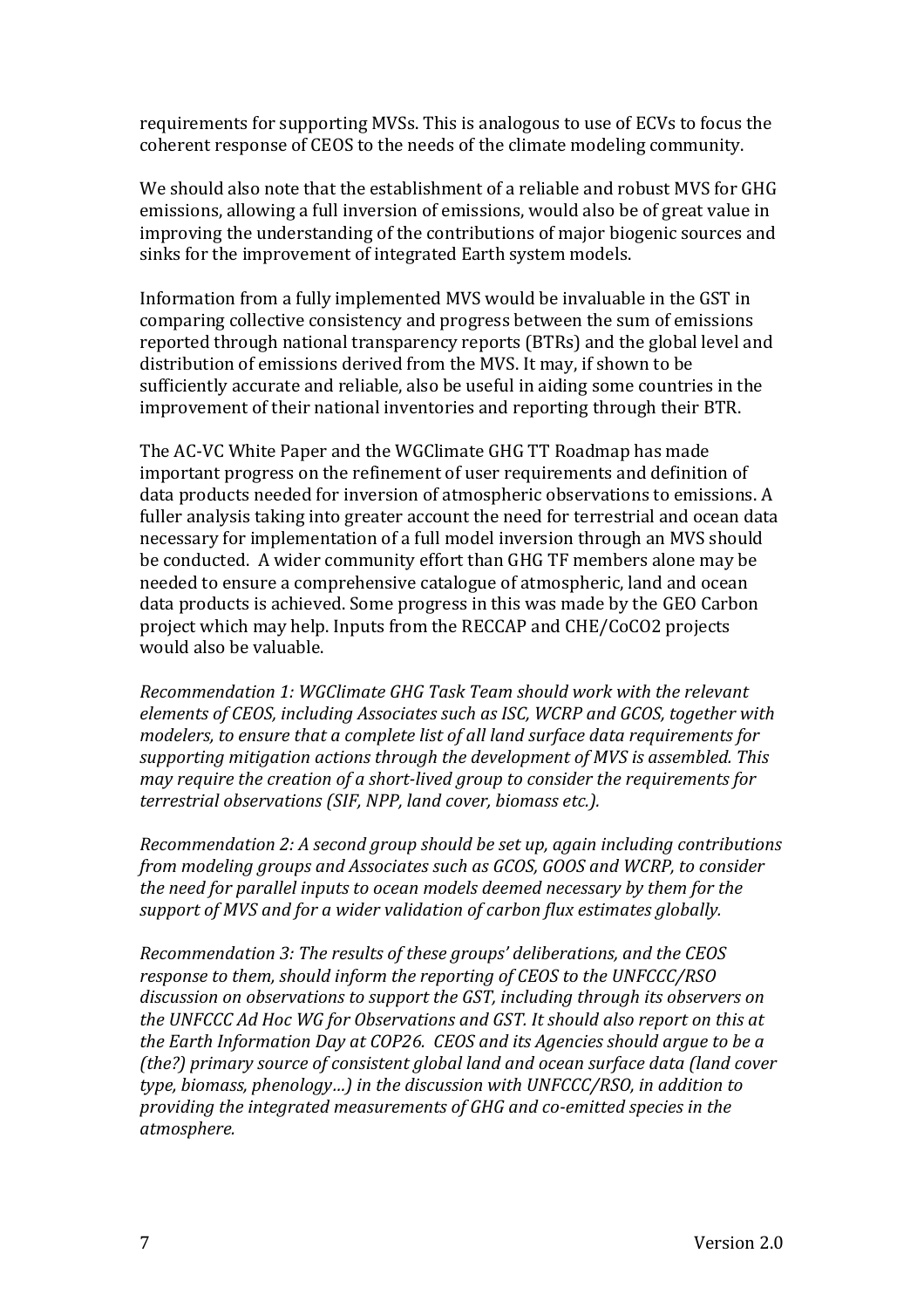There are focal areas on the globe where there is greater modeling uncertainty about current and projected emissions of GHG. A large-scale field experiment similar to the IMBIE project for ice sheets has the potential to bring together a complete suite of observations and modelers in specific critical zones currently regarded as tipping points of terrestrial emissions in the near future. Examples are the Amazon Basin and the Siberian tundra.

*Recommendation 4: CEOS should consider, in conjunction with modelers, setting up one or more focused observational campaigns in the areas suggested above, or* others, as a major contribution to the understanding of the trends of GHG emissions *from natural sources in key areas.*

CEOS should also consider how best to relate the work of the WGClimate GHG Task Team with the AFOLU Task Team to ensure a coherent accounting for GHG emissions and inventories across mixed spatial and temporal scales: this is considered further below.

#### **AFOLU**

Aside from fossil fuel emissions (FFEs) the only element of reporting of national emission reduction goals in the NDCs is that arising from changes in land use associated with agriculture, forestry and other land uses - AFOLU. The mechanisms for implementing AFOLU are well established and are set out in the 2006 IPCC Guidelines as modified by the 2019 Refinement for National GHG Inventories<sup>13</sup>. At the lowest (Tier 1) level, emissions from land use change are characterized by a convolution of *activity data* – a transition matrix of observed changes in land use – with *emissions factors*, the emissions of GHG released per unit area of each category of land conversion in the transition matrix.

Tiers 2 and 3 reporting go to further levels of detail, for example where more accurate locally specific emissions factors may be applied, and require yet further types of information. There is considerable scope for an increase in the use of satellite data in providing spatially disaggregated information, rather than the overall area changes required by Tier 1 reporting. By improving their AFOLU reporting to meet higher Tier level requirements countries stand to benefit from international finance arrangements associated with nature-based solutions.

Satellite data provide the fundamental information on land use change, and may in due course be able to assist in the improvement of emissions factors through data products such as LUC, fire incidence, fire radiative power and biomass particularly in the context of an operational MVS. Satellite data may also be of assistance in resolving the relationships of different definitions of land cover that arise from different perfectly legitimate keys, and for reconciling different approaches taken by different national implementations. This is especially important when such differences of definition lead to inconsistent final emission reporting. As more countries move towards spatially explicit reporting under

<sup>13</sup> https://www.ipcc.ch/report/2019-refinement-to-the-2006-ipcc-guidelines-for-nationalgreenhouse-gas-inventories/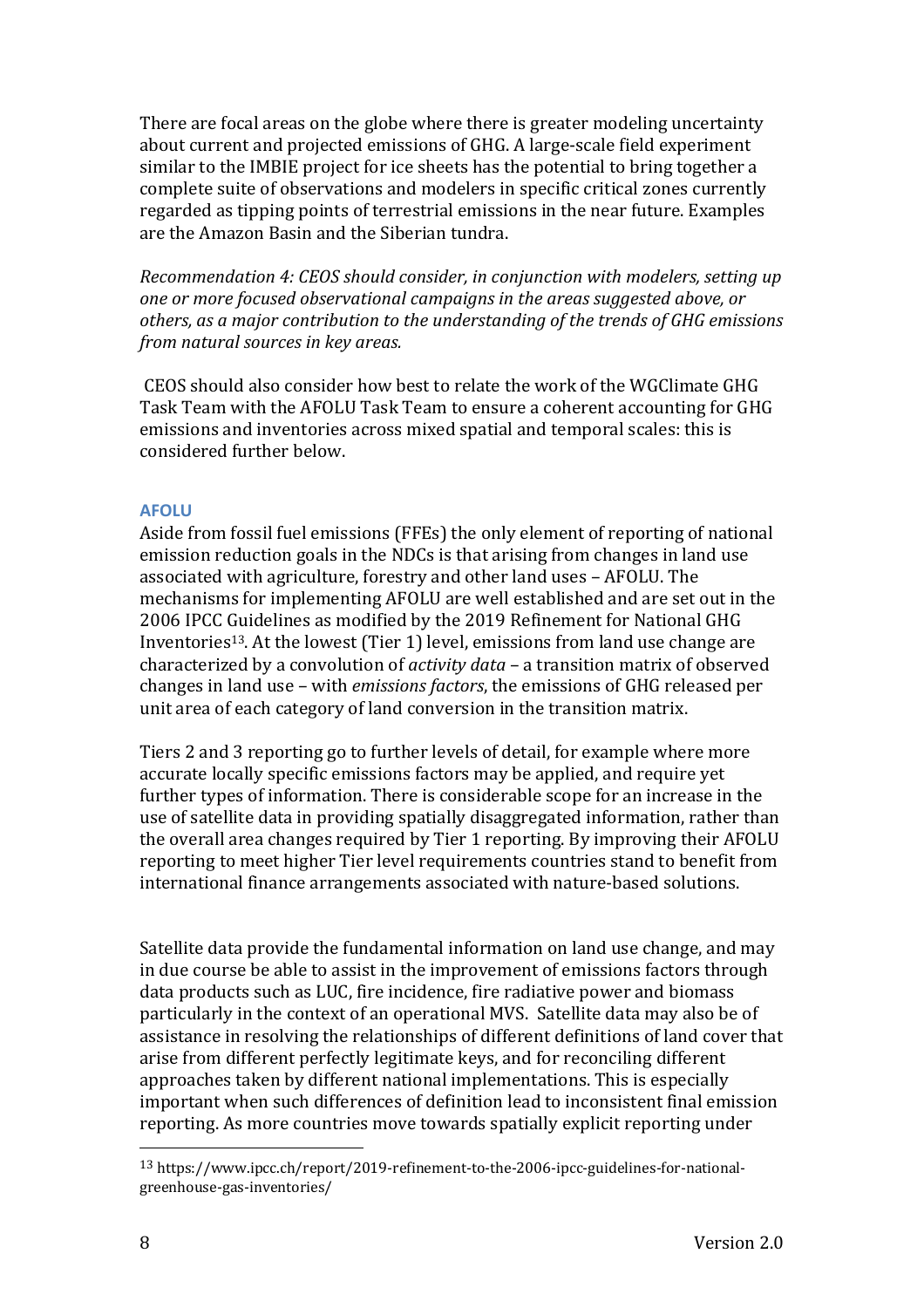AFOLU, satellite data become of increasing importance. Awareness of new methods and parameters that are relevant, for example forest biomass, may be limited and should be fostered.

The nominal cycle for AFOLU reporting is five-yearly, but it is likely that more complex and frequent reporting of relevant data will be required and achievable. In the EDGAR database, all AFOLU emissions are already spatially disaggregated by objective, repeatable and reported methods.

A full analysis of the requirements and capacities of CEOS agencies to assist UNFCCC in the AFOLU process is being undertaken by the CEOS AFOLU Task Team, analogous to the GHG Task Team already mentioned in regard to MVS. This work should also continue with the full involvement of non-space actors as envisaged. It is very important that the two groups (GHG/AFOLU) cooperate so as to ensure that there is no confusion between reported land use changes accommodated in the AFOLU process and emissions from land use change or disturbance included in the prior emissions for MVS. AFOLU can also provide useful boundary conditions for the integration of emissions through MVS but the timescales are quite different and this difference need to be respected.

Developing countries are likely to benefit more from the provision through CEOS of fundamental data for AFOLU as there is likely to be less complete local sources of data. In addition, a much greater proportion of their emissions arise in land use change, notably deforestation, than in FFEs by comparison with industrialised countries.

*Recommendation 5: The AFOLU Task Team should continue the work it has started for CEOS. The AFOLU and GHG Task Teams should work together to ensure consistency between data for emissions reported via AFOLU and for prior biogenic terrestrial emissions, and those due to changing land use, in implementing monitoring and verification systems. These need to be consistent on both temporal and spatial scales.*

*Recommendation* 6: It is recommended that to help in ensuring the take-up of satellite-based methods for AFOLU (and indeed in the context of MVS) CEOS should *work* with a few selected demonstrator countries to assist them in their national *reporting under AFOLU* (the model of GFOI can be compared). USGS through its SilvaCarbon programme would be well placed to lead this.

## **Adaptation**

The second very important area of the GST for space agencies concerns support to Adaptation. Although much of the political discussion focuses mechanisms to reduce the impact of humanity on climate change though reduction of GHG emissions, an equally important aspect is the ability of society to deal with the future evolution of climate due to past GHG emissions which have vet fully to manifest themselves as a forcing function. This is sometimes neatly expressed as managing the unavoidable, as opposed to avoiding the unmanageable.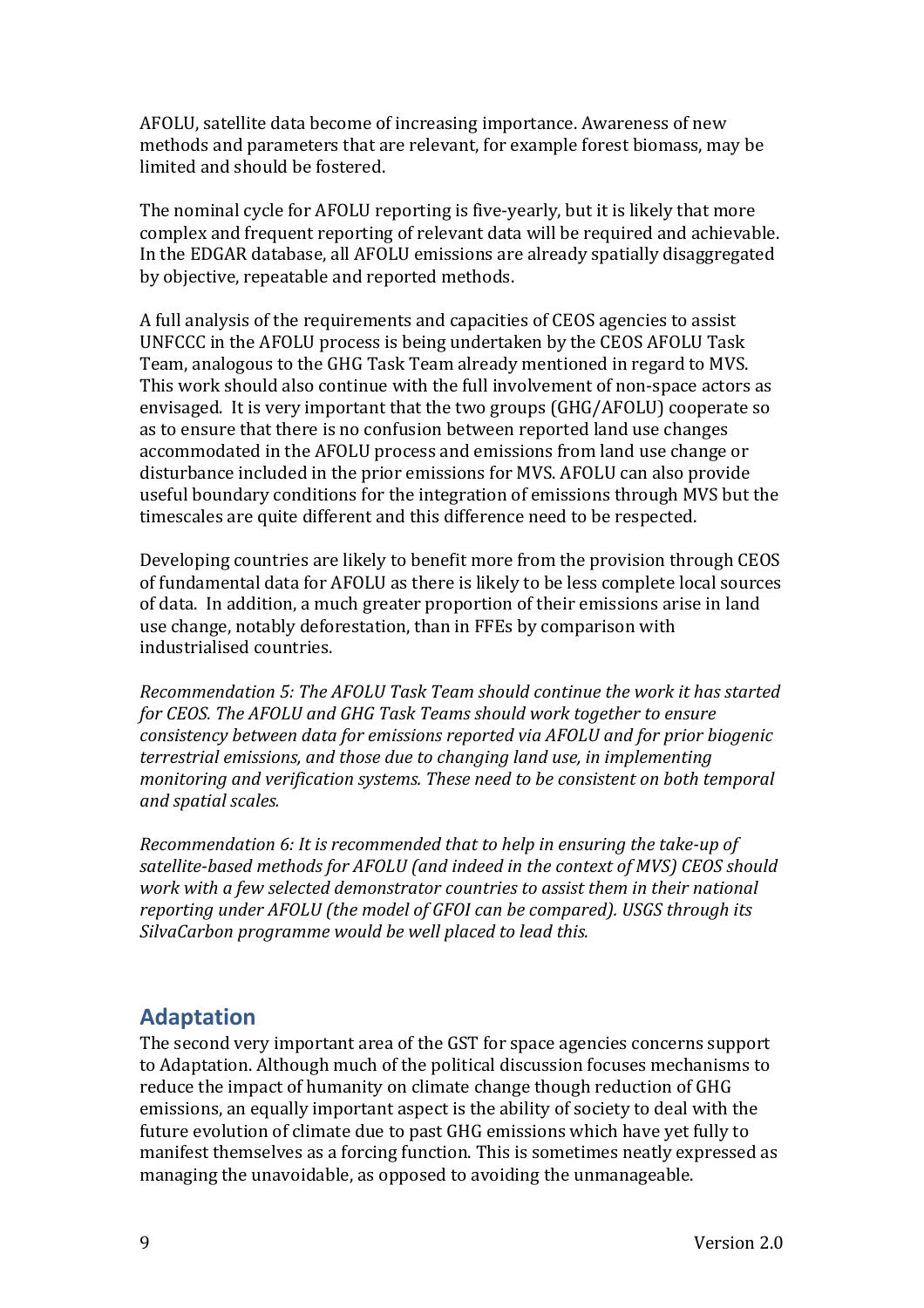Article 7.1 of the PA establishes a global goal on adaptation:

"to enhance adaptive capacity, strengthen resilience and reduce *vulnerability* to climate change, with a view to contribute to sustainable development and ensure an adequate adaptation response in the context of *the* 2°C *temperature goal*".

Unlike mitigation, the global goal on adaptation set by the PA is aspirational in nature, without concrete targets or metrics. Ultimately Parties communicate their adaptation priorities, implementation, and support needs, but they are free to submit information they consider most adequate. This aspect represents an opportunity for the systematic observation community to provide appropriate observations in support of the adaptation process, and is particularly important for some less developed countries which we know may well be most immediately and significantly affected by climate change, while themselves being responsible for only a tiny fraction of overall GHG emissions.

Parties are invited to submit their intentions on adaptation in their NDCs. This is not compulsory, but in the first round of Intended NDCs some 137 countries included an adaptation component. Information on adaptation may be in the form of National Adaptation Plans (NAPs), National Communications or an NDC Adaptation Statement, but more recent submissions of enhanced NDCs show a trend to add strong links to their NAPs. In the case of least developed and developing countries that seek funding for support for either developments of NAPs (via the Green Climate Fund) or their implementation through projects supported by various financial means, a full NAP must be submitted. Some twenty-one NAPs from developing countries are today registered with the UNFCCC Secretariat<sup>14</sup>. These various communications provide a valuable source of requirements for adaptation data.

Furthermore, the PA includes provisions on the issue of "Loss and damage" associated with unavoidable impacts of climate change, which for the first time is addressed separately from adaptation. Parties will include information on loss and damage in reporting under the transparency framework and the GST. UNFCCC has asked relevant providers to share information on what the wider Earth observation community is already supporting through technical assistance in specific developing countries along identified support areas, in some of which CEOS agencies are already active (e.g. use of space-based EO for early warning systems, nature-based solutions and disaster risk reduction, disaster management). GEO is working with UNFCCC to coordinate inputs to this.

The aspects of promoting national adaptation and finding ways to address losses and damages are particularly important for least developed countries which we know may well be most immediately and significantly affected by climate

<sup>14</sup>NAPCentral:https://www4.unfccc.int/sites/NAPC/News/Pages/national\_adap tation plans.aspx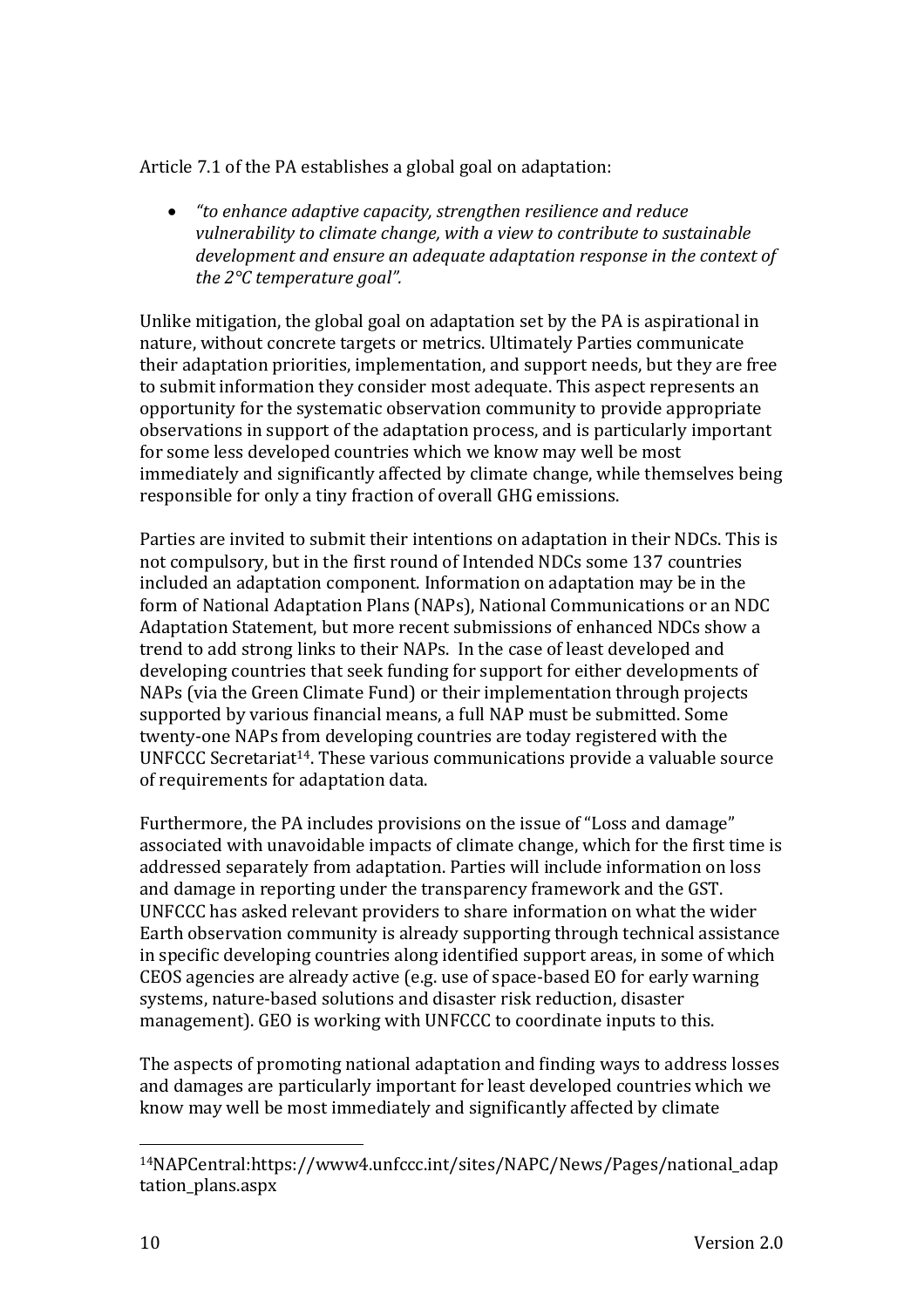change, while themselves being responsible for only a tiny fraction of overall GHG emissions.

The requirements on satellite data for adaptation are likely to be quite different from those needed either for modelling or mitigation. They will often be local in nature, with problems addressed at high spatial resolution. More than in any other area other forms of non-physical data - socio-economic, demographic will be critical and satellite data can only ever be a component of any solution. However there are still aspects that can be considered by CEOS.

Some common data will be invariably useful – medium-to-high resolution (100m) - sub10m) land cover data are likely to be valuable at all scales from the local to the global, as are other data such as air quality, LST and so on. Ensuring access to reliable and repeatable land cover data might be a priority for CEOS. Satellite data are likely to be particularly valuable in less developed countries where local environmental data may be more scarce. Partnership with Development Agencies such as the World Bank, Asian Development Bank or national Aid programmes will help and it will be critical to ensure a full partnership with local technical bodies (e.g. Agrhymet and CERMES in Nigeria) if CEOS agencies themselves wish to be fully involved in the end-to-end delivery of adaptation services.

The NAPs submitted to UNFCCC are a very valuable and definitive source of requirements for spatially explicit information, some of which can be derived from satellite data. A selection of these should be studied to gauge their overall relevance and usefulness as source documents for CEOS. In some less developed countries it is likely that satellite data, notably land cover, may be able to provide a proxy for otherwise unavailable information on more subtle aspects of national life or infrastructure. They can also be invaluable in providing a baseline against which future progress can be measured. Chile has also pressed for countries to incorporate the impacts of climate change on the ocean in their NDCs, through the 'Because the Ocean' Declaration launched under its Presidency of CoP25<sup>15</sup>.

A need for sharing of best practice and use cases on adaptation an addressing loss and damage is implicit in the aspiration of equity among countries in the PA and welcomed by the UNFCCC Secretariat. Supporting free and open access to satellite data for purposes of adaptation is an important area for CEOS to address in this context.

GCOS has also begun to address the issue of observations for adaptation, beginning with a joint workshop with IPCC and UNFCCC in 2015<sup>16</sup>, and more recently has established a Task Force on Adaptation to consider this in the context of the next Implementation Plan. Satellite data will only ever be one

<sup>15</sup> https://sdg.iisd.org/news/chile-launches-platform-for-science-based-ocean-solutions-at-cop-25/

<sup>16</sup> https://unfccc.int/files/documentation/submissions\_from\_nonparty\_stakeholders/application/pdf/543.pdf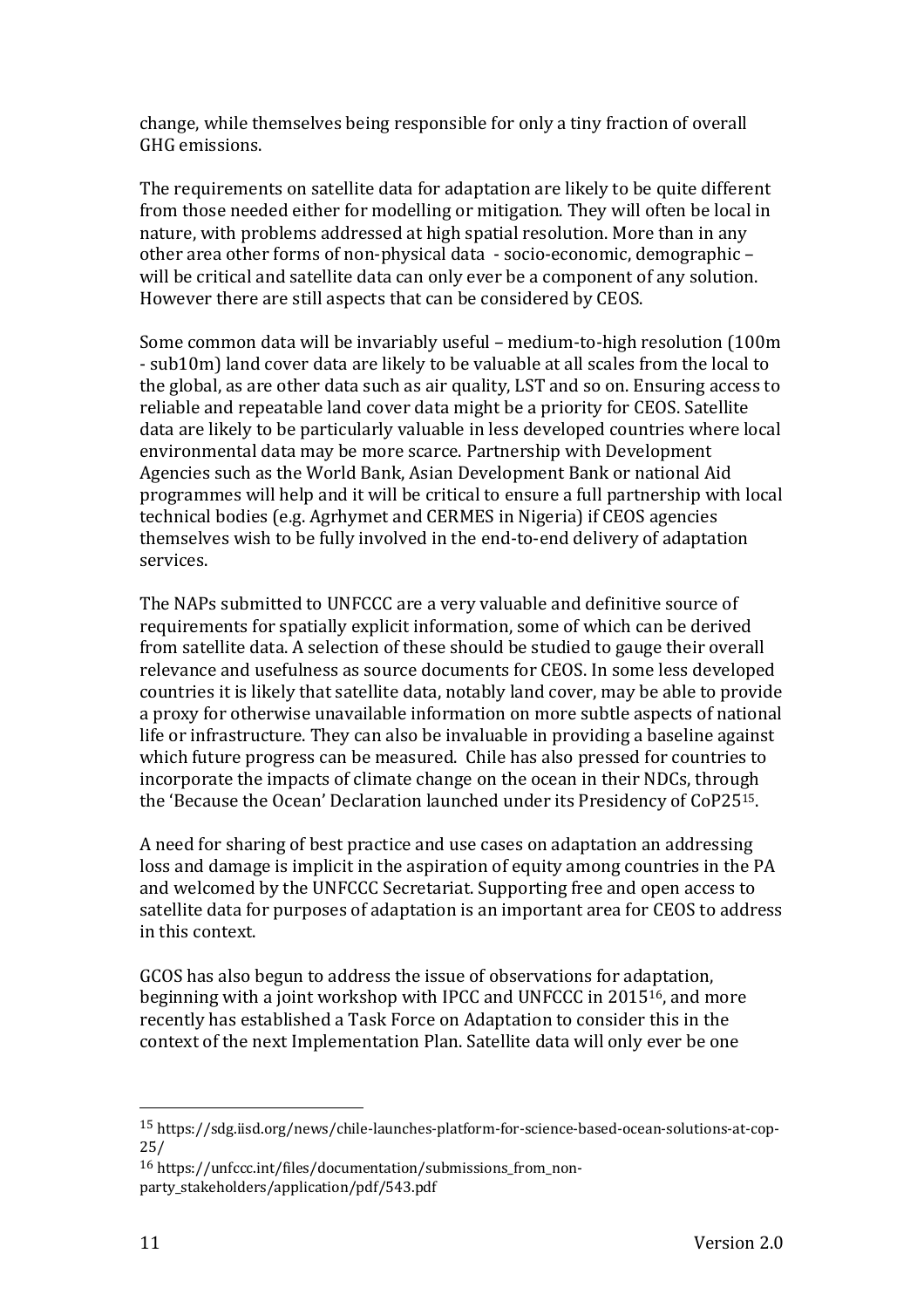element of the data needs, as already mentioned, and CEOS should work with other data providers to understand the overall needs.

The Group on Earth Observations (GEO) has also recently established a Climate Change Working Group with four sub-groups, one of which focuses on enhancing the use of Earth observation for adaptation and loss and damage and some CEOS agencies will already have been involved in that discussion. One priority deliverable for GEO in 2021, in collaboration with the UNFCCC Secretariat, includes developing supplementary technical guidance on integrating EO into NAP processes. While this is clearly focused on adaptation, the information produced is also essential to NDCs/BTRs and ultimately GST activities. GEO should also be well placed to tap into non-space and non-physical sources of data needed for adaptation and addressing loss and damage, and this initiative presents an important possible opportunity for CEOS.

Adaptation also brings in the concept of climate services, although this is a term that means many things to different people. Notwithstanding this, CEOS should work with the providers of climate services both internally in CEOS among agencies (WG Disasters, Copernicus Climate Service, NSIDC for example); with the World Meteorological Organisation, a CEOS Associate, and its Global Framework for Climate Services; with GCOS, who are also addressing these issues; with National Meteorological and Hydrological Services (NMHS), who have important statutory responsibilities in this area; with GEO and its broader constituency; and with other bodies who will also contribute to the provision of such services, including those in the financial and development finance sector. It would also be of great value to be able to include representatives of the insurance and re-insurance industry in such discussions. CEOS should work in partnership with these bodies to derive requirements for data products relevant to adaptation.

*Recommendation 7: CEOS, should create a Task Team for discussion with relevant*  partners set out above for *identification* of data requirements and actions for CEOS *in relation to adaptation, including participation of relevant CEOS groups such as WG* Climate and WG Disasters. Case studies might be of value to demonstrate *competence and relevance. Partnership with specific countries in implementing* their NAPs would be of value, as in the case of AFOLU above, both to give worked examples and to strengthen support for this approach at UNFCCC, including CoPs.

## **Finance flows and means of implementation and support, and Equity**

For implementing the PA there are several mechanisms foreseen for support of developing (Non-Annex I) countries. These include the Green Climate Fund<sup>17</sup>, funding through the UNFCCC Financial Mechanism managed by the Global Environment Facility<sup>18</sup> and others. There is of course no question that  $CEOS$ agencies would contribute financially to any of these fund mechanisms, but the

<sup>17</sup> https://www.greenclimate.fund

<sup>18</sup> http://www.thegef.org/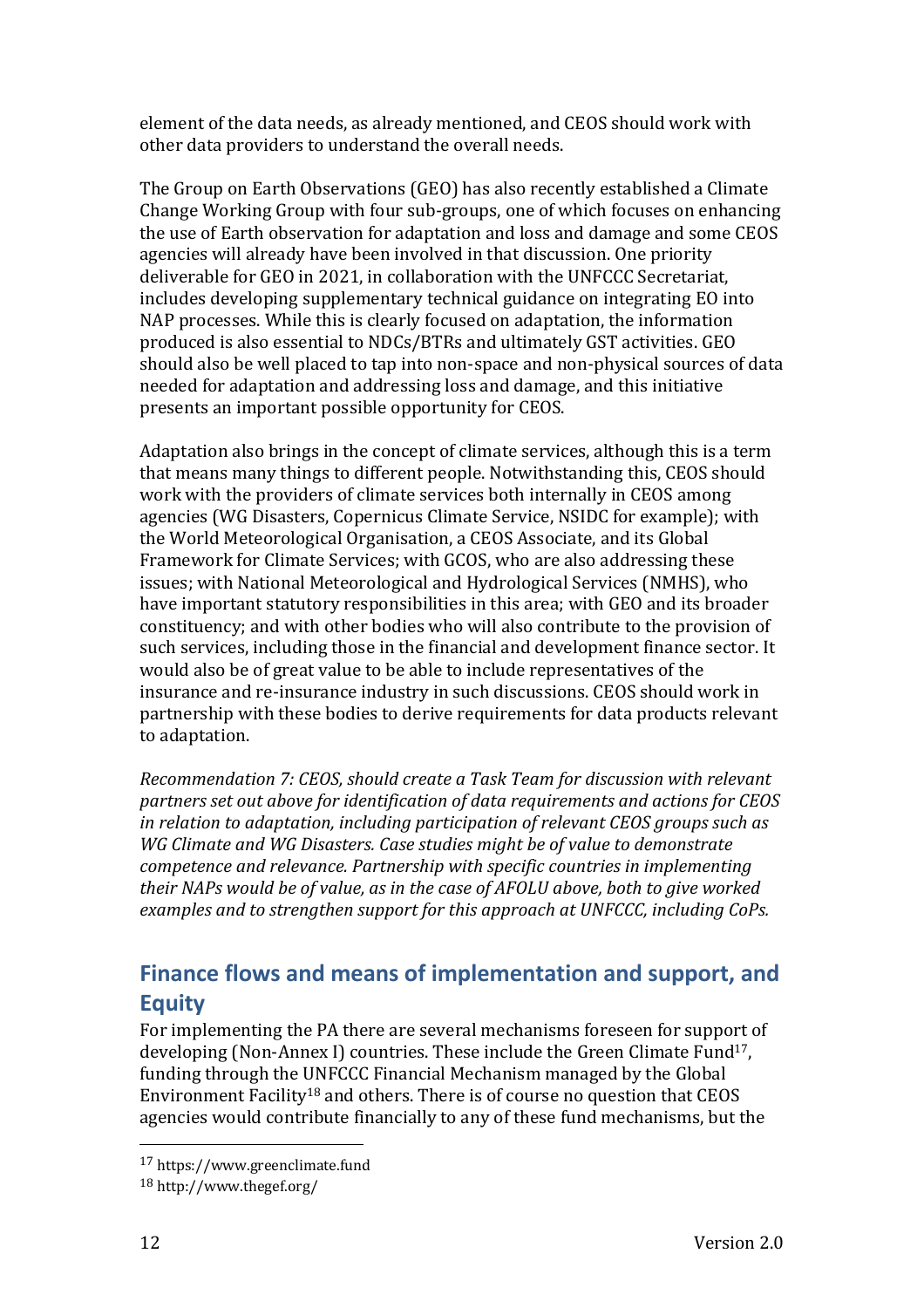implementation of projects under them are often related to adaptation and will require support from satellite data sets. These are discussed above. There is also a critical need to ensure oversight and accountability of projects implemented through climate funding mechanisms for both mitigation and adaptation actions. Satellite data can provide a valuable objective assessment of progress against targets set for successful implementation of such projects.

We should recognise also that developing country Parties would not trust or accept reports without co-design and co-production. Therefore, any effort that aims to encourage developing countries to improve their use of satellite data has to follow strict ethical guidelines and has to promote "data democracy". CEOS will need to follow the development of climate funding mechanisms to be able to propose technical approaches that meet the needs and constraints of developing countries. This approach is recognised in the PA, where there is also specific reference to the need for technology and capacity building to be made available to these countries in their climate actions. Developed countries are required to submit information on finance, capacity building and technology transfer as part of the Enhanced Transparency Framework (Article 13).

Sharing of technology reflects the principles of equity to be established among Parties in the implementation of the Agreement. Ensuring free and fair access to data is a key element of this equity, and CEOS should continue to undertake to supply data in accord with these principles to the fullest extent possible. Access to appropriate software and other data processing tools should also be granted as widely as possible for such purposes, including an emphasis on open source software and cloud processing. Capacity building will also be critical. A particularly virtuous approach occurs when an institution provides open source software and is able to build a community of users that help each other. A good example is ESA's STEP Forum, where users of ESA's SNAP and other toolboxes can find help in solving their doubts and problems

Note that, more generally, there is strong evidence<sup>19</sup>,<sup>20</sup> that financial constraints introduced either by governmental regulatory mechanisms or by commercial interests of individual investment funds or companies themselves will likely provide very strong drivers for increased sustainability of businesses and reducing their emissions. This is likely to be a major driver for future climate actions and in due course will evolve requirements for CEOS, but it is outside the immediate scope of the Paris Agreement and not further considered here. We should however note that CEOS Associates, notably WMO, have for some time been involved with strengthening the "climate rationale" of proposals submitted to the Green Climate Fund. GEO is also looking to establish a similar relationship with the GCF.

*Recommendation 8: CEOS should maintain a watch over the implementation of projects funded through climate fund mechanisms to ensure that all appropriate assistance is given by agencies in their implementation and governance.* 

<sup>19</sup>https://www.fsb-tcfd.org/

<sup>20</sup> https://www.ft.com/content/a71feaac-d3f4-4e76-a60c-c68924b06dfd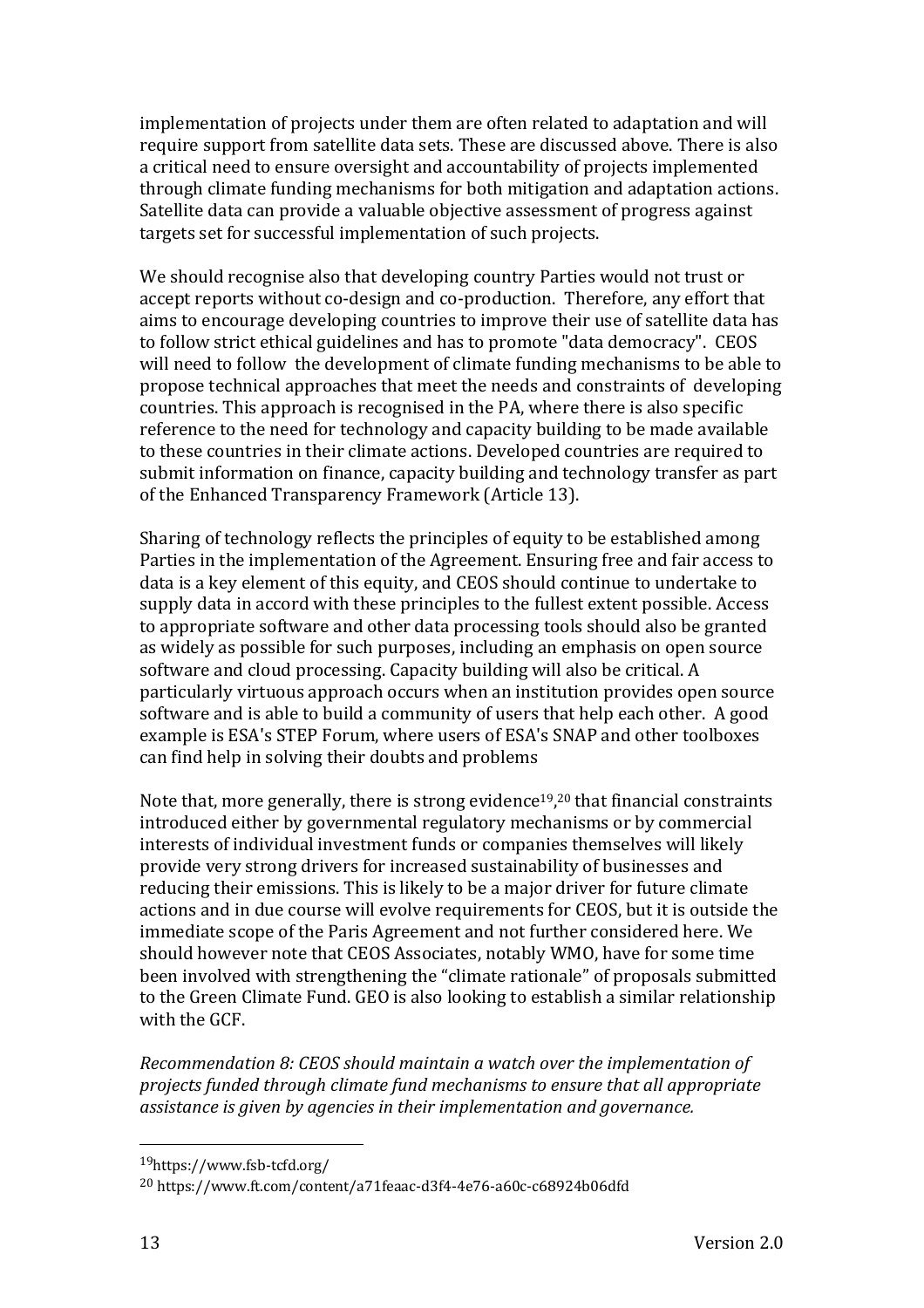## **Supporting the IPCC**

The limitation of the future increase in temperature that is the ultimate objective of the Agreement is related to the increases in GHG only through a series of complex models of the behaviour of the climate system over a long period. These models are dependent on a wide variety of *in situ* and remote observations, most of them described as Essential Climate Variables (ECVs) in the GCOS Implementation Plan<sup>21</sup>. The requirements for ECVs that support modelling are well established, although continually evolving, and are not addressed in this paper that considers specifically how agencies can support the GST mechanism.

This paper focuses on the needs for the GST that are more specifically related to the undertakings of IPCC Working Groups WGII (Adaptation) and WGIII (Mitigation) but we must continue to support the modelling community whose work is assessed through IPCC WG I (Science). The ultimate objective of the Paris Agreement is couched in terms of limiting future temperature rise, but this can only be related to GHG emissions and their reduction by climate projections based on increasingly complex models. To assess the actual status and predict the future of climate change, the systematic monitoring of the physical Earth System needs to be continued in a sustained fashion. This requires the continued provision of satellite data to provide the Essential Climate Variables . Although not explicitly stated, this is implicit in the requirements for the GST

By the actions suggested in this paper CEOS will in future increase its support across all aspects of the work of the IPCC, and hence provide increased support to Parties. 

*Recommendation 9: CEOS must continue all efforts to provide the necessary baseline climate data records which support the long term modelling of the Earth* system, its response to changing GHG emissions and other drivers and the *impacts of climate change.* 

<sup>21</sup> https://gcos.wmo.int/en/gcos-implementation-plan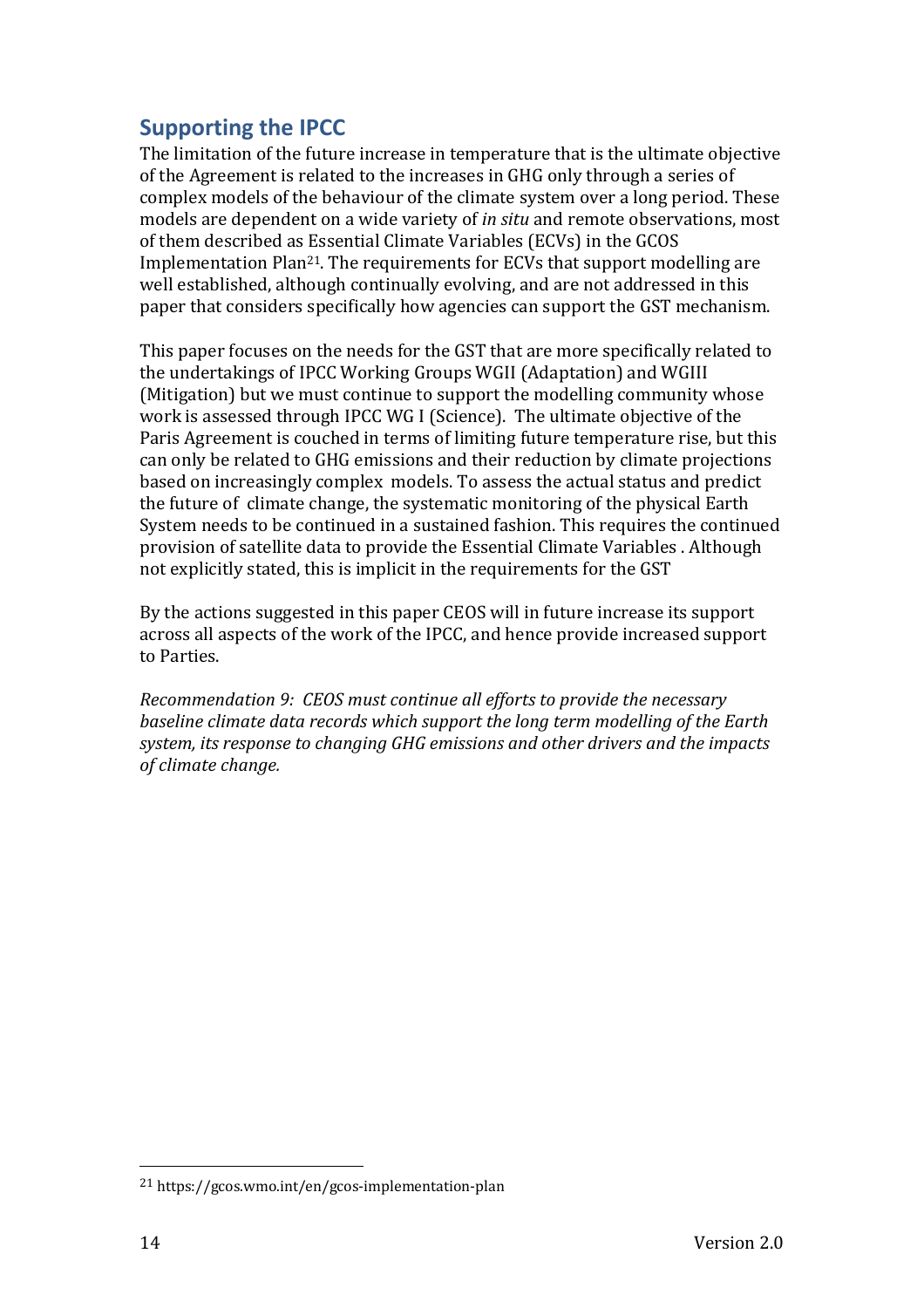# **Annex**

|                | A CEOS Strategy to Support the Global Stocktake of the UNFCCC Paris Actionees and leads                                                                                                                                                                                                                                                                                                                                                                                                                                                                                                                                                                               |                                                                                                                                                                                   | Initial action proposed                                                                                                                                                                                                                                                                                                                                                | <b>Deadline</b>                                     |
|----------------|-----------------------------------------------------------------------------------------------------------------------------------------------------------------------------------------------------------------------------------------------------------------------------------------------------------------------------------------------------------------------------------------------------------------------------------------------------------------------------------------------------------------------------------------------------------------------------------------------------------------------------------------------------------------------|-----------------------------------------------------------------------------------------------------------------------------------------------------------------------------------|------------------------------------------------------------------------------------------------------------------------------------------------------------------------------------------------------------------------------------------------------------------------------------------------------------------------------------------------------------------------|-----------------------------------------------------|
|                | Implementation actions in support of the Recommendations                                                                                                                                                                                                                                                                                                                                                                                                                                                                                                                                                                                                              |                                                                                                                                                                                   |                                                                                                                                                                                                                                                                                                                                                                        |                                                     |
|                | <b>Management Action:</b>                                                                                                                                                                                                                                                                                                                                                                                                                                                                                                                                                                                                                                             | <b>SIT Chair and Vice-Chair Teams</b>                                                                                                                                             | Provide ongoing coordination and<br>oversight for the GST Strategy actions                                                                                                                                                                                                                                                                                             | Ongoing and making use<br>of major CEOS meetings    |
| Rec#           | <b>Mitigation</b>                                                                                                                                                                                                                                                                                                                                                                                                                                                                                                                                                                                                                                                     |                                                                                                                                                                                   |                                                                                                                                                                                                                                                                                                                                                                        |                                                     |
| $\mathbf{1}$   | WGClimate GHG Task Team should work with the relevant<br>elements of CEOS, including Associates such as ISC, WCRP and<br>GCOS, together with modelers, to ensure that a complete list of<br>all land surface data requirements for supporting mitigation<br>actions through the development of MVS is assembled. This may<br>require the creation of a short-lived group to consider the<br>requirements for terrestrial observations (SIF, NPP, land cover,<br>biomass etc.).                                                                                                                                                                                        | <b>WGClimate GHG Task Team. LSI-VC.</b><br>GCOS, other relevant CEOS<br>associates, representatives of<br>relevant modelling groups                                               | Develop a statement of products for<br>terrestrial observations needed to support<br>mitigation estimates of biogenic emissions<br>as priors for Monitoring and Verification<br>System (MVS) such as CoMVS                                                                                                                                                             | First draft for SIT TW,<br>report to CoP26          |
| $\overline{2}$ | A second group should be set up, again including contributions<br>from modeling groups and Associates such as GCOS, GOOS and<br>WCRP, to consider the need for parallel inputs to ocean models<br>deemed necessary by them for the support of MVS and for a<br>wider validation of carbon flux estimates globally.                                                                                                                                                                                                                                                                                                                                                    | <b>WGClimate GHG Task Team, Oceans</b> Develop a statement of products for<br>VCs, GCOS, GOOS, other relevant<br>CEOS Associates, representation from<br>GOBM modelling community | ocean models in support of emissions<br>modelling and fluxes                                                                                                                                                                                                                                                                                                           | First draft for SIT TW,<br>report to CoP26          |
| 3              | The results of these groups' deliberations, and the CEOS<br>response to them, should inform the reporting of CEOS to the<br>UNFCCC/RSO discussion on observations to support the GST,<br>including through its observers on the UNFCCC Ad Hoc WG for<br>Observations and GST. It should also report on this at the Earth<br>Information Day at COP26. CEOS and its Agencies should argue<br>to be a (the?) primary source of consistent global land and ocean<br>surface data (land cover type, biomass, phenology) in the<br>discussion with UNFCCC/RSO, in addition to providing the<br>integrated measurements of GHG and co-emitted species in the<br>atmosphere. | <b>WGCIImate as interface to</b><br>SBSTA/RSO, CEOS reps to the<br><b>UNFCCC GST ad-hoc WG:Dave Crisp.</b><br>Osamu Ochiai, Jorg Schulz.<br><b>WGClimate Chair.</b>               | Deliver results of GST Strategy actions to<br>key meetings in the UNFCCC Calendar,<br>including SBSTA and COP, and meetings<br>of the GST Ad-hoc WG on SO. Early<br>action may be needed to identify and<br>secure event opportunities at COP-26 and<br>the Earth Information Day to promote and<br>communicate the CEOS GST1 datasets.<br>UKSA may be able to assist. | UNFCCC AD Hoc<br>Meetings and<br>SBSTA/RSO meetings |
| $\overline{4}$ | CEOS should consider, in conjunction with modelers, setting up<br>one or more focused observational campaigns in the areas<br>suggested above, or others, as a major contribution to the<br>understanding of the trends of GHG emissions from natural<br>sources in key areas.                                                                                                                                                                                                                                                                                                                                                                                        | CEOS Agencies at SIT, WGCV,<br>WGClimate, LSI-VC, AC-VC                                                                                                                           | Discussion at SIT and at SIT Technical<br>Workshop                                                                                                                                                                                                                                                                                                                     | SIT & SIT TW                                        |
|                | <b>AFOLU</b>                                                                                                                                                                                                                                                                                                                                                                                                                                                                                                                                                                                                                                                          |                                                                                                                                                                                   |                                                                                                                                                                                                                                                                                                                                                                        |                                                     |
| 5              | The LSI-VC AFOLU Task Team should continue the work it has<br>started for CEOS. The AFOLU and GHG Task Teams should work<br>together to ensure consistency between data for emissions<br>reported via AFOLU and for prior biogenic terrestrial emissions,<br>and those due to changing land use, in implementing monitoring<br>and verification systems. These need to be consistent on both<br>temporal and spatial scales.                                                                                                                                                                                                                                          | <b>LSI-VC Forest and Biomass Team.</b><br><b>GHG Task team</b>                                                                                                                    | Deliver prototype products for GST1 with<br>associated quidance and communication<br>materials.                                                                                                                                                                                                                                                                        | COP-26                                              |